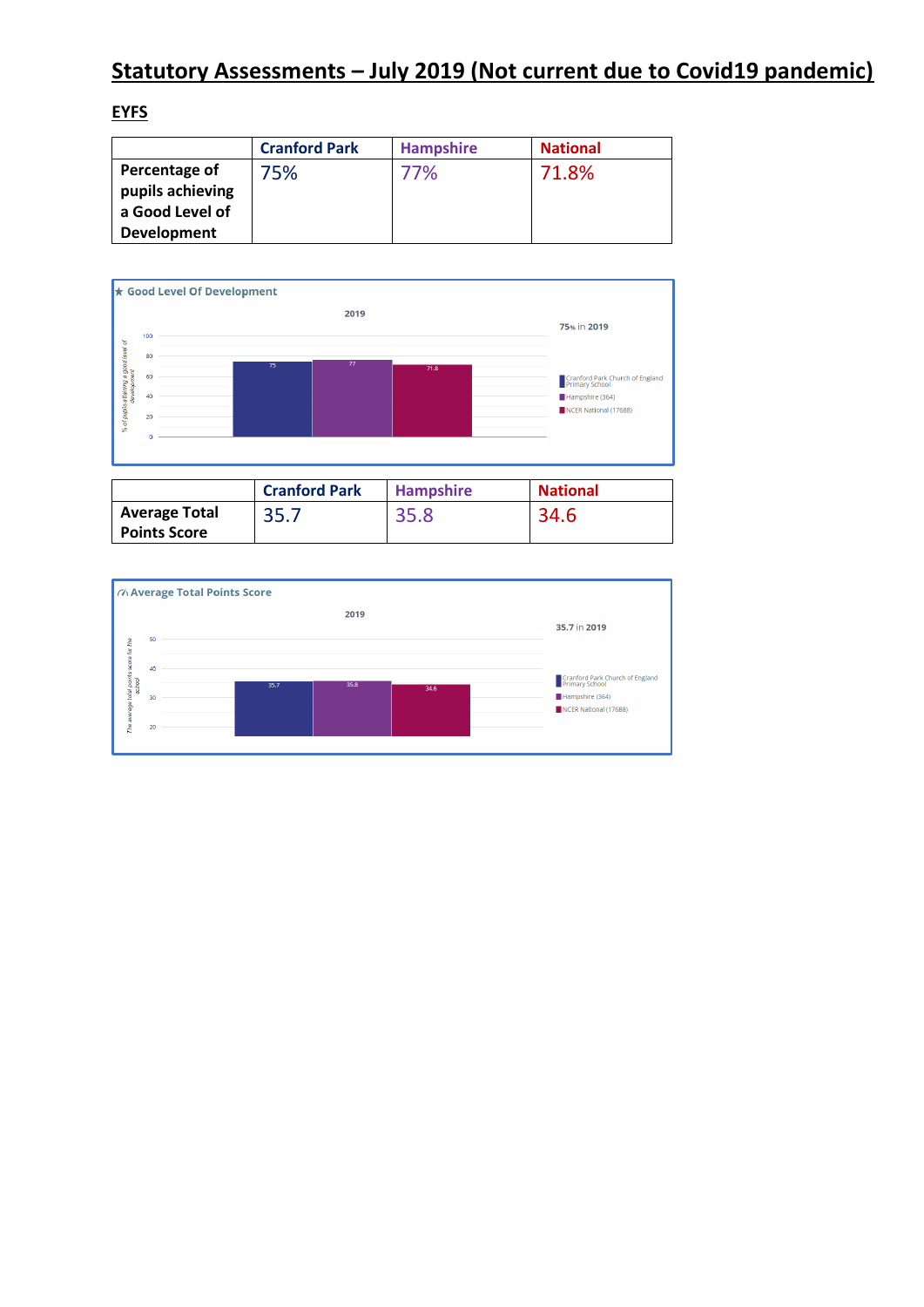## **PHONICS**

**Year 1**

|                                                      | <b>Cranford Park</b> | <b>Hampshire</b> | <b>National</b> |
|------------------------------------------------------|----------------------|------------------|-----------------|
| Percentage of<br>pupils working at<br>expected level | 83.3%                | 82.8%            | 81.9%           |



#### **Year 2**

|                                                              | <b>Cranford Park</b> | <b>Hampshire</b> | <b>National</b> |
|--------------------------------------------------------------|----------------------|------------------|-----------------|
| Percentage of<br>pupils working at<br>expected level<br>2021 | 84.6%                | 80.7%            | 79.4%           |
| Percentage of<br>pupils working at<br>expected level<br>2020 | 82.8%                | 80.3%            | 78.3%           |
| Percentage of<br>pupils working at<br>expected level<br>2019 | 60%                  | 56.6%            | 55.9%           |

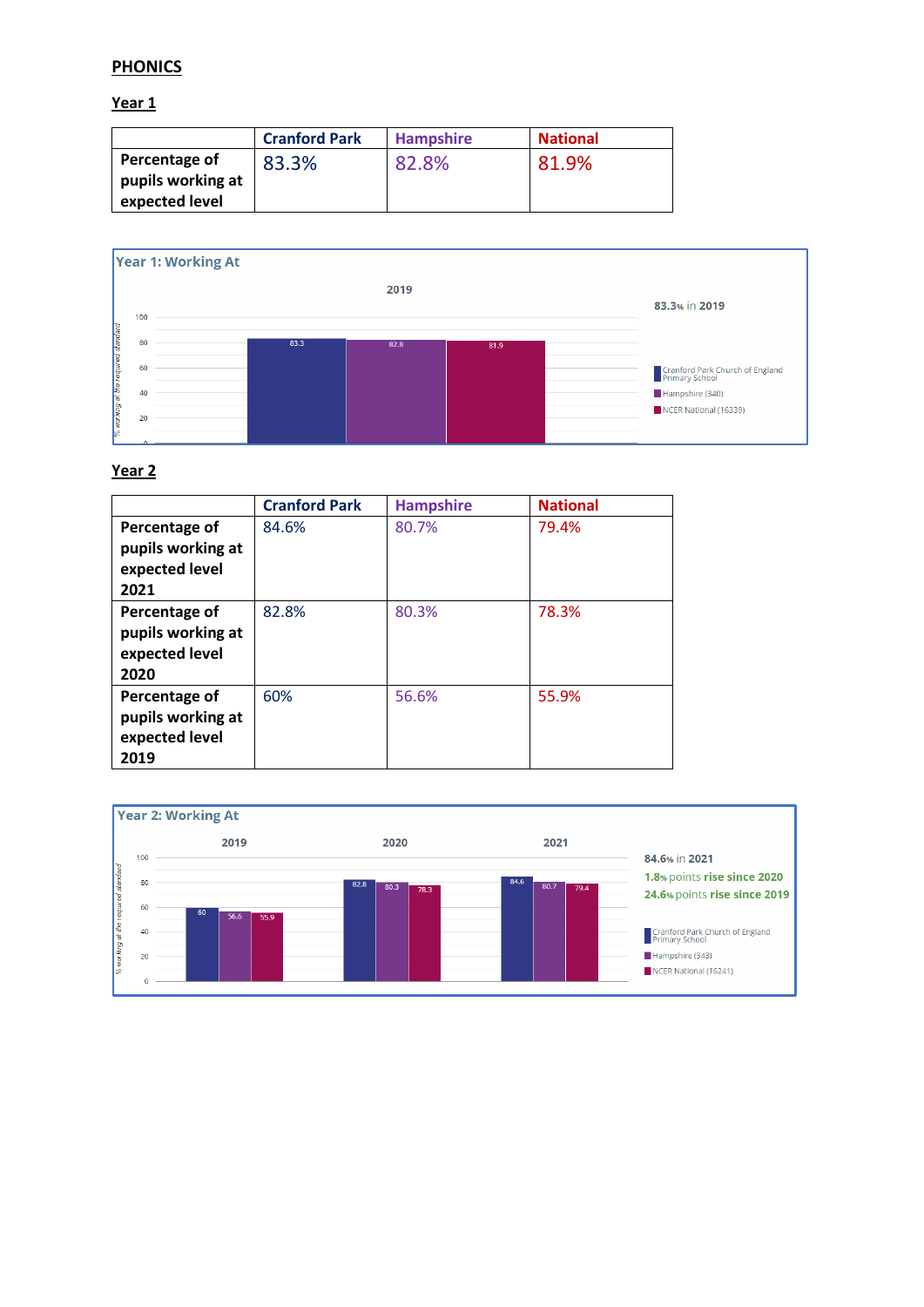### **END OF KEY STAGE 1 – JULY 2019**

|                             | <b>Cranford Park</b> | <b>Hampshire</b> | <b>National</b> |
|-----------------------------|----------------------|------------------|-----------------|
| <b>Percentage of pupils</b> | 79.3%                | 80.3%            | 74.9%           |
| attaining expected or       |                      |                  |                 |
| better in READING           |                      |                  |                 |
| <b>Percentage of pupils</b> | 34.5%                | 33.3%            | 25%             |
| attaining Greater Depth     |                      |                  |                 |
| <b>READING</b>              |                      |                  |                 |
| <b>Percentage of pupils</b> | 75.9%                | 74%              | 69.2%           |
| attaining expected or       |                      |                  |                 |
| better in WRITING           |                      |                  |                 |
| <b>Percentage of pupils</b> | 20.7%                | 18.2%            | 14.8%           |
| attaining Greater Depth     |                      |                  |                 |
| <b>WRITING</b>              |                      |                  |                 |
| <b>Percentage of pupils</b> | 86.2%                | 79.5%            | 75.6%           |
| attaining expected or       |                      |                  |                 |
| better in MATHS             |                      |                  |                 |
| <b>Percentage of pupils</b> | 24.1%                | 26.1%            | 21.7%           |
| attaining Greater Depth     |                      |                  |                 |
| <b>MATHS</b>                |                      |                  |                 |
| <b>Percentage of pupils</b> | 93.1%                | 87.5%            | 82.3%           |
| attaining expected in       |                      |                  |                 |
| <b>SCIENCE</b>              |                      |                  |                 |
| <b>Percentage of pupils</b> | 75.9%                | 69.8%            | 64.9%           |
| attaining expected or       |                      |                  |                 |
| better in READING,          |                      |                  |                 |
| <b>WRITING AND MATHS</b>    |                      |                  |                 |
| <b>Percentage of pupils</b> | 17.2%                | 14.4%            | 11.2%           |
| attaining Greater Depth     |                      |                  |                 |
| in READING, WRITING         |                      |                  |                 |
| <b>AND MATHS</b>            |                      |                  |                 |